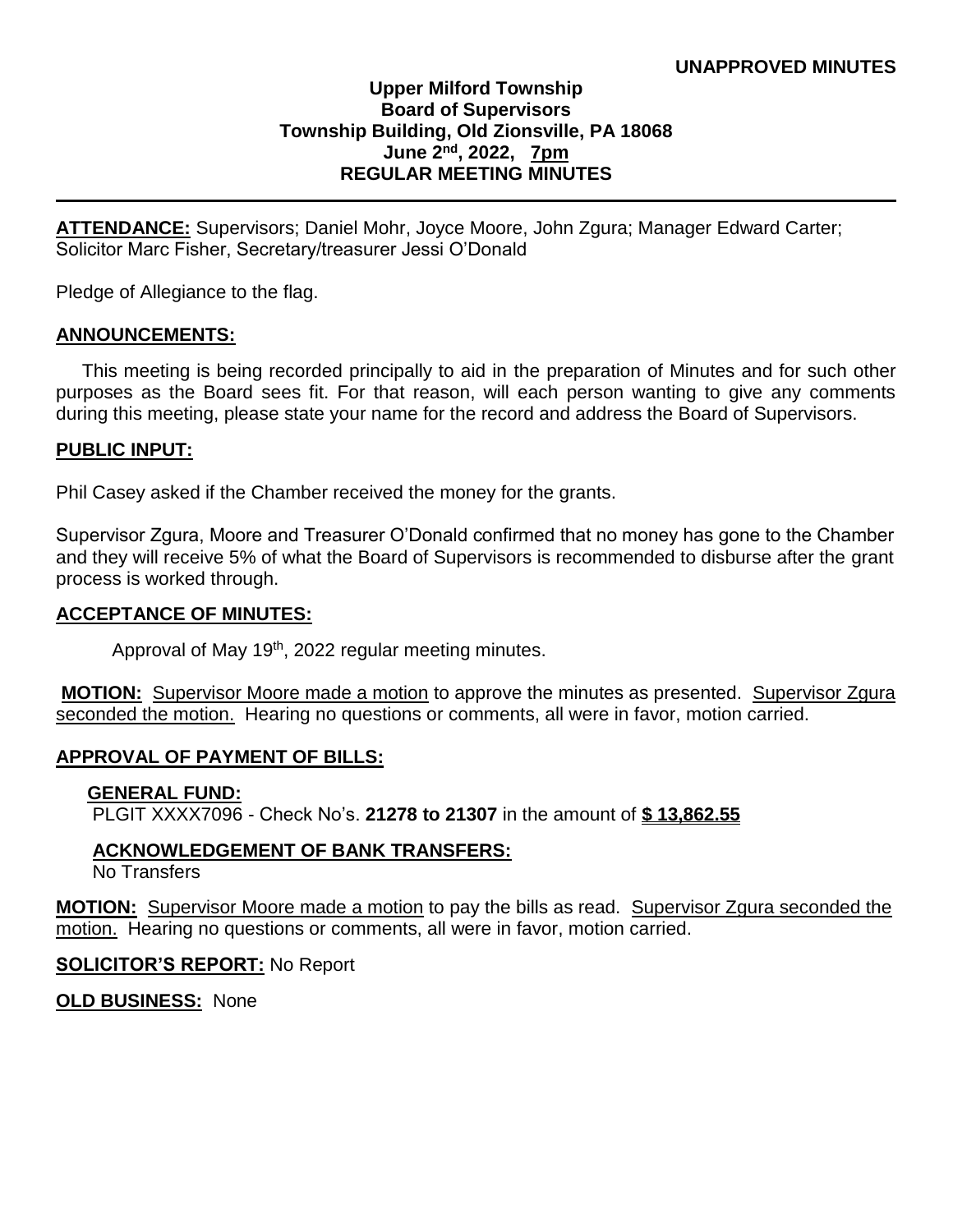## **NEW BUSINESS:**

 1.) Approval of Financial & Improvements Agreements – WB Homes, Estates at Maple Ridge a. Memo from Planning Coordinator Brian Miller

Letter from Brian Miller: A copy of the Subdivision & Land Development Improvements Agreement for the Estates at Maple Ridge (COSDO) is presented. The site improvement cost estimate has been reviewed and approved by the Township Engineer, and is ready for the township to execute as part of final plan approval contingencies.

**MOTION:** Supervisor Moore made a motion to accept the improvements & finical agreements for The Estates at Maple Ridge as presented. Supervisor Zgura seconded the motion. Hearing no questions or comments, all were in favor, motion carried.

 2.) Acceptance of original Estates at Maple Ridge approved plan withdraw a. Memo from Justin Strahorn of W.B. Homes

Please accept this letter as a request to withdraw the previously approved "Estates at Maple Ridge" Subdivision and Land Development approval as granted by the Upper Milford Township Board of Supervisors. As you are aware, we are proceeding with the project as set forth by the COSDO Final Land Development approval granted by the Board of Supervisors on 12/03/2020.

**MOTION:** Supervisor Moore made a motion to accept the plan withdrawal as requested in Justin Strahorn' s letter dated May 31<sup>st</sup>, 2022. Supervisor Zgura seconded the motion. Hearing no questions or comments, all were in favor, motion carried.

### **DEP MODULES / SEWAGE PLANNING:**

1.) Resolution 2022-032 - 6880 Tollgate Rd - Planning Module a. Letter from SEO Brian Miller

The Planning Commission reviewed the Planning Module for 6880 Tollgate road at their meeting on May 31st, 2022. The Sewage Planning Module is required due to the previous subdivision (Ruth Yoder - 6774 Tollgate Road) designating this lot as agricultural and using an Agricultural waiver for its creation. At this time the property has been sold and the new owner must complete a DEP Planning Module prior to the lot being considered a building lot. Soil testing for Primary and Alternate On-Lot Septic Sites has been completed on the property. The Component 1 Planning Module has been completed by Keystone Engineering. The Planning Commission recommended that the Planning Module be Acknowledged, Signed and forwarded to DEP for review & approval. If the Board agrees the Module can be signed by Jessi O'Donald & myself and forwarded to DEP.

**MOTION:** Supervisor Moore made a motion to approve Resolution 2022-032 for the DEP Planning Module for 6880 Tollgate Rd per Brian Miller's letter dated June 2, 2022. Supervisor Zgura seconded the motion. Hearing no questions or comments, all were in favor, motion carried.

### **PLANNING COMMISSION – OLD BUSINESS:** - None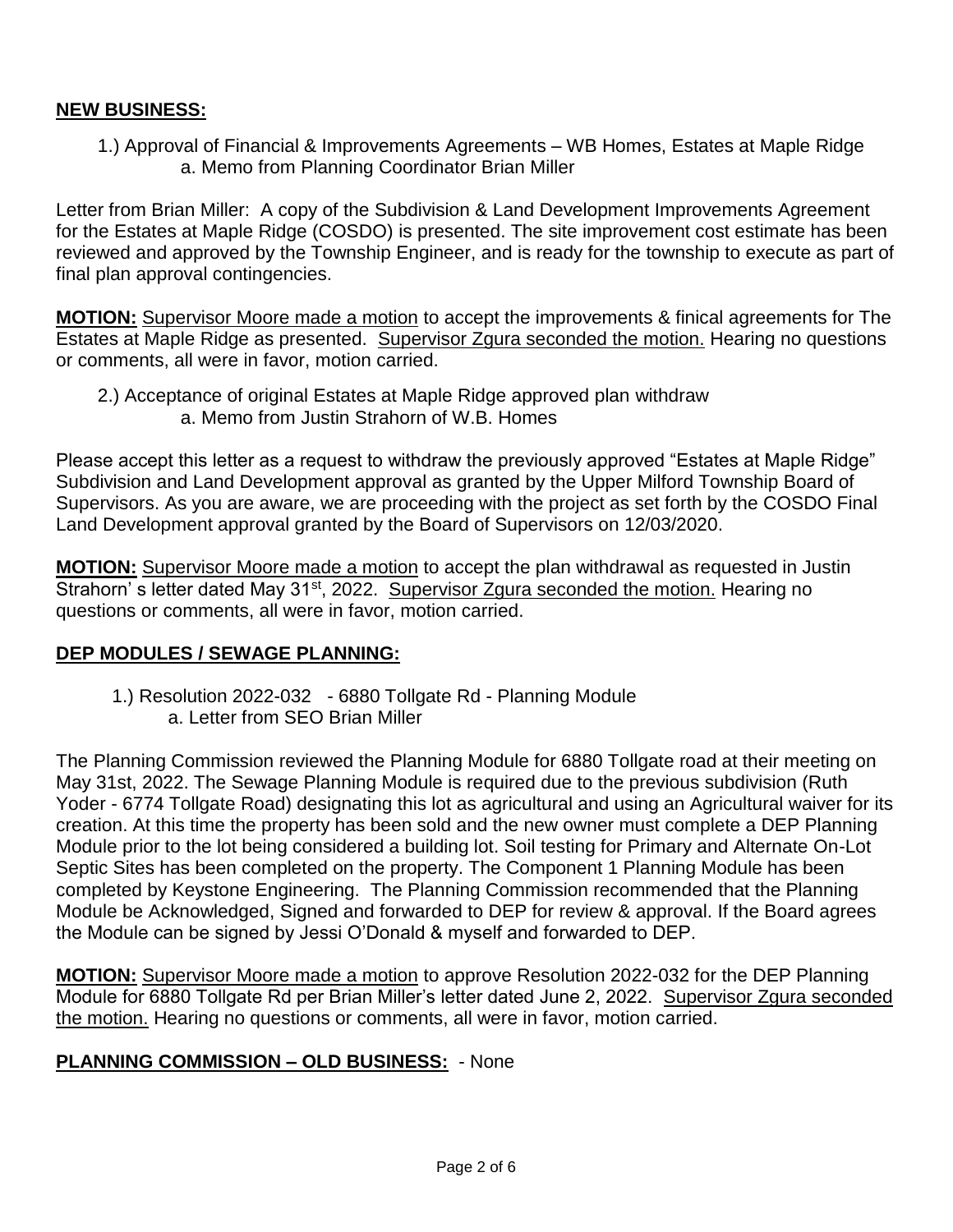# **PLANNING COMMISSION – NEW BUSINESS:**

1.) Upper Saucon Plan Review

a. Letter from Planning Coordinator Brian Miller

The Township received a copy of the proposed Upper Saucon Township Comprehensive Recreation & Open Space Plan for review and comment, The Planning Commission had no comments and recommends that the Board of Supervisors thank Upper Saucon for the chance to review the proposed Plan. If you agree I will send a letter thanking Upper Saucon Township as noted above.

The Board of Supervisors directed Staff to thank Upper Saucon for the courtesy of the review.

2.) Approval 180 day Time Extensions until 12/31/2022 for: Goldstein Subdivision, expires 6/30/22 Indian Creek Industrial Park Subdivision, expires 6/30/22 Indian Creek Industrial Park Lot #10 Land development, expires 6/30/22 4054 Chestnut St. Land Development, expires 6/30/22 Dale A. & Lucy A. Dries Subdivision, expires 6/30/22 a. Letter from Planning Coordinator Brian Miller

**MOTION:** Supervisor Moore made a motion to approve the Time Extensions as requested in Brian Miller's letter dated June 2, 2022 and listed above. Supervisor Zgura seconded the motion. Hearing no questions or comments, all were in favor, motion carried.

# **SUBDIVISIONS – IMPROVEMENTS:**

1.) Approval – Omega Homes Time Extension until 12/20/2022 a. Letter from Omega Homes – Avi Hornstein

Omega Homes, Inc. requests that the existing Improvements Agreement, currently scheduled to expire on June 20, 2022 be granted a 180 day extension to December 20, 2022. Please forward this request to the Upper Milford Township Board of Supervisors.

**MOTION:** Supervisor Moore made a motion to approve the Time extension for Omega Homes, Indian Mill Creek Townhouses per the request letter dated May 31<sup>st</sup>, 2022. Supervisor Zgura seconded the motion. Hearing no questions or comments, all were in favor, motion carried.

2.) Approval – Fields at Indian Creek Phase 3 time extension until August  $7<sup>th</sup>$ , 2023 a. Letter from Richard Koze

Please accept this request for a 365-day time extension for the Improvements Agreement for the Indian Creek Major Subdivision Phase 3 to allow time to complete the necessary improvements. Kay Builders will ensure that Irrevocable Letter of Credit No 1350000660211 with People's Security Bank and Trust will be extended to a date beyond the new expiration date of the Improvements Agreement.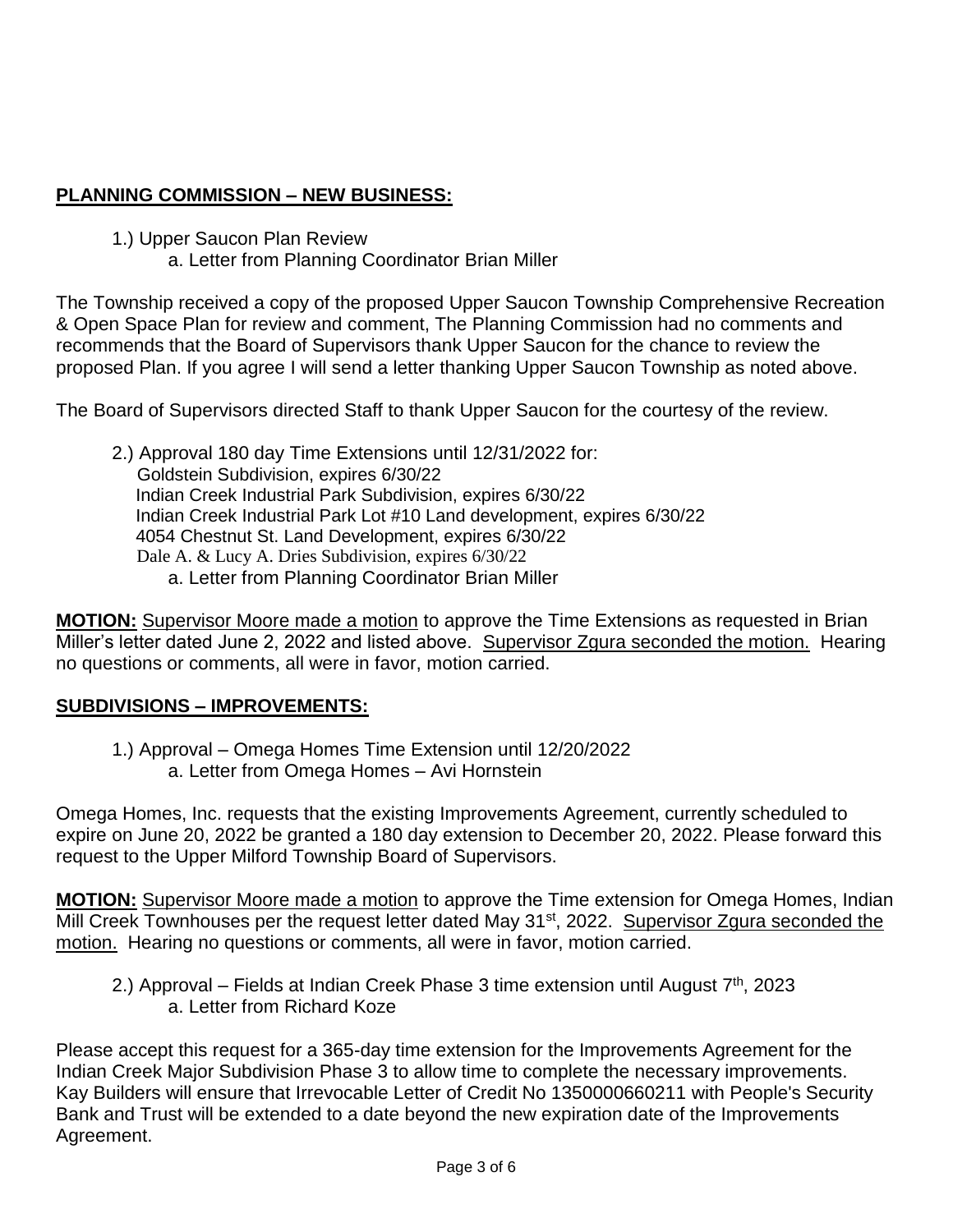**MOTION:** Supervisor Moore made a motion to approve the Time Extension as requested for The Fields at Indian Creek Phase 3 in the Kay Builders' letter dated May 31<sup>st</sup>, 2022. Supervisor Zgura seconded the motion. Hearing no questions or comments, all were in favor, motion carried.

3.) Approval – Fields at Indian Creek Phase  $4/5$  time extension until August  $30<sup>th</sup>$ , 2023 a. Letter from Richard Koze

Please accept this request for a 365 day time extension for the Improvements Agreement for the Indian Creek Major Subdivision Phase 4/5 to allow time to complete the necessary improvements. Kay Builders will ensure that Irrevocable Letter of Credit No. 1350000660217 with People's Security Bank and Trust will be extended to a date beyond the new expiration date of the Improvements Agreement.

**MOTION:** Supervisor Moore made a motion to approve the Time Extension as requested for The Fields at Indian Creek Phase 4/5 in the Kay Builders' letter dated May 31<sup>st</sup>, 2022. Supervisor Zgura seconded the motion. Hearing no questions or comments, all were in favor, motion carried.

4.) Approval – Fields at Jasper Ridge time extension until August  $7<sup>th</sup>$ , 2023 a. Letter from Richard Koze

**MOTION:** Supervisor Moore made a motion to approve the Time Extension as requested for The Fields at Jasper Ridge in the Kay Builders' letter dated May 31<sup>st</sup>, 2022. Supervisor Zgura seconded the motion. Hearing no questions or comments, all were in favor, motion carried.

# **CORRESPONDENCE:**

1.) Request from Macungie Borough for Special Fire Police for: Antique Truck show - June 17 & 18th 2022 Das Awkscht Fescht Car Show - August 5-7, 2022 Wheels of Time Car Show - August 26-28, 2022 a. Letter from Macungie Manager John Brown

**MOTION:** Supervisor Moore made a motion to allow Special Fire Police from Stations #28 and #19 to participate in the events as listed in John Brown's letter dated May 6<sup>th</sup>, 2022 if willing and available. Supervisor Zgura seconded the motion. Hearing no questions or comments, all were in favor, motion carried.

- 2.) Request for Fire Police Assistance from Emmaus Borough Halloween Parade October 15, 2022 at 7:30 pm and the rain date of October 16<sup>th</sup> at 6:30 pm a. Letter from Operations Sergeant Bryan Hamscher
- **MOTION:** Supervisor Moore made a motion to allow Special Fire Police from Stations #28 and #19 to participate in the Emmaus Halloween Parade as listed in Bryan Hamscher' s letter dated May 20<sup>th</sup>, 2022 if willing and available. Supervisor Zgura seconded the motion. Hearing no questions or comments, all were in favor, motion carried.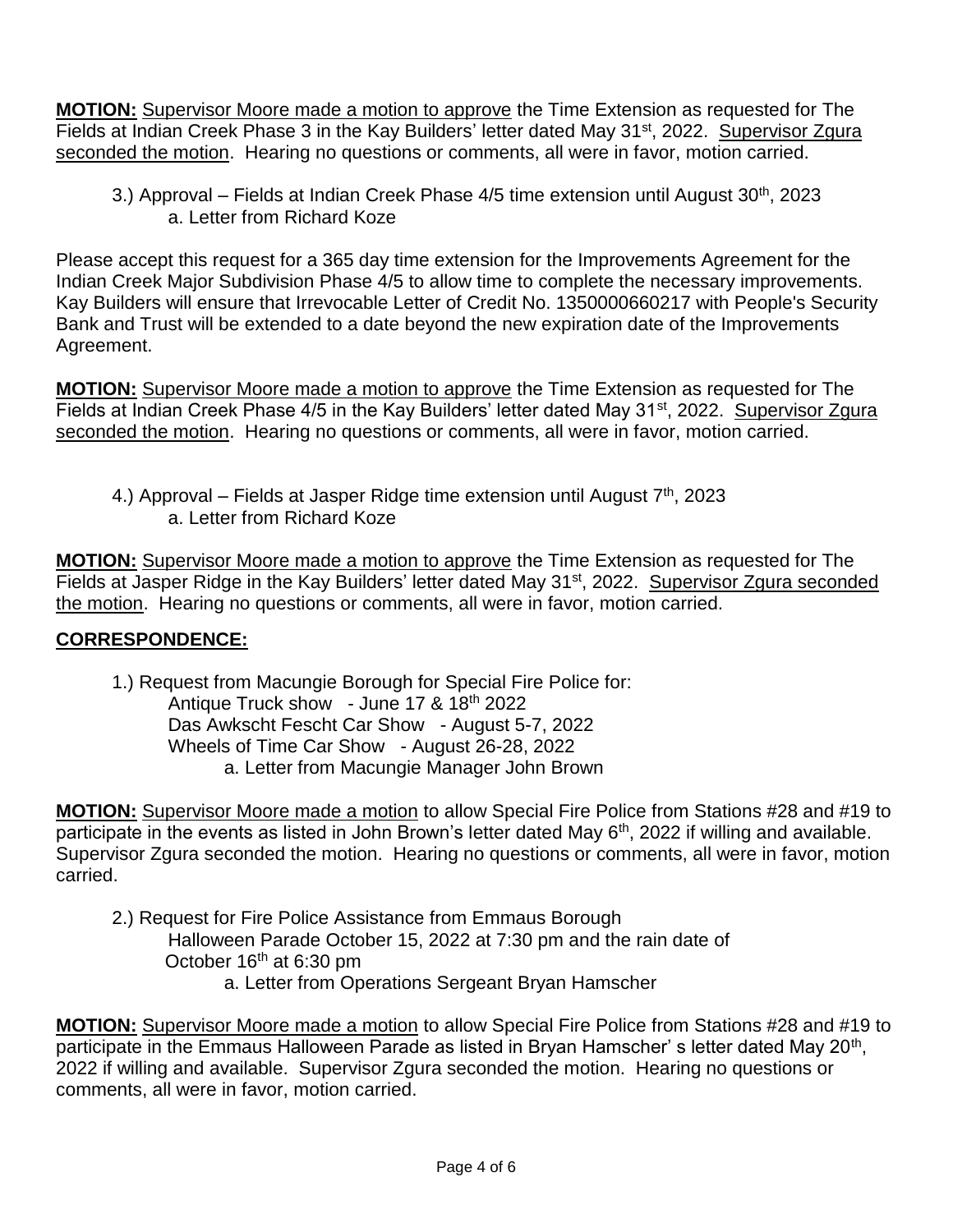# 3.) Parking Concerns letter a. Letter from Jasper Ridge HOA

We are writing on behalf of our community, Fields at Jasper Ridge (aka The Kohler Tract), to inquire about the planned parking restrictions to be implemented when Kay Builders turns over responsibility for the streets to UMT, upon completion of the development. It has come to our attention that the final plan calls for 27 No Parking signs to be installed, in effect prohibiting parking on both sides of all streets throughout our development. A copy of the plans is attached for your reference with the planned locations and type of signs highlighted in yellow. We feel these parking restrictions are unreasonable and we have significant concerns that they will cause undue hardship on our residents and their visitors. Nearly half of the homes {60 of 122) in our community have single-car garages/driveways. Additionally, there are families in our neighborhood that have more than two vehicles due to one or more of their children currently being of driving age or that will be in the coming years. Furthermore, having no street parking available throughout the community severely limits the ability of visitors to our neighborhood to park their vehicles. We already experience parking capacity challenges, in some areas of the community, even with the current state of unrestricted on-street parking. This will become a significant issue if no street parking is allowed. Although there is a 60 space HOA parking lot planned that may alleviate some of the capacity issues, this lot is not centrally located and requires walking a considerable distance, up a substantial incline, to reach most units. We would like to understand if this plan to prohibit on-street parking community-wide was designed because of a requirement of UMT or if the Kay Builders team decided and implemented this on their own. If this is a UMT requirement, we would like to understand the reasoning for this restriction and if there are any alternatives that can be considered, such as prohibiting parking on only one side of the street. If this is not a UMT requirement, we would like to understand the process for modifying this plan, before it is implemented, to allow on-street parking throughout the community. Thank you in advance for your consideration in this matter.

There was a brief discussion. Jim Krippe asked why the HOA was inquiring now as the roads had not been dedicated yet. Manager Carter stated he felt they were just trying to be proactive. All three Supervisors felt as though the no parking had been agreed upon during planning and in consultation with the fire department and engineers and while they understood why the request was made that they did not want to make any changes as this was the approved plan. Staff was directed to send a written response to the HOA.

# **OTHER ISSUES:** - None

# **REPORTS:**

Emergency Services Committee Report: N/A Township Emergency Management Coordinator: N/A Emergency Services Call Report: No Report Fire Companies: No Report **Emmaus Library: No Report** Recreation Commission: No Report